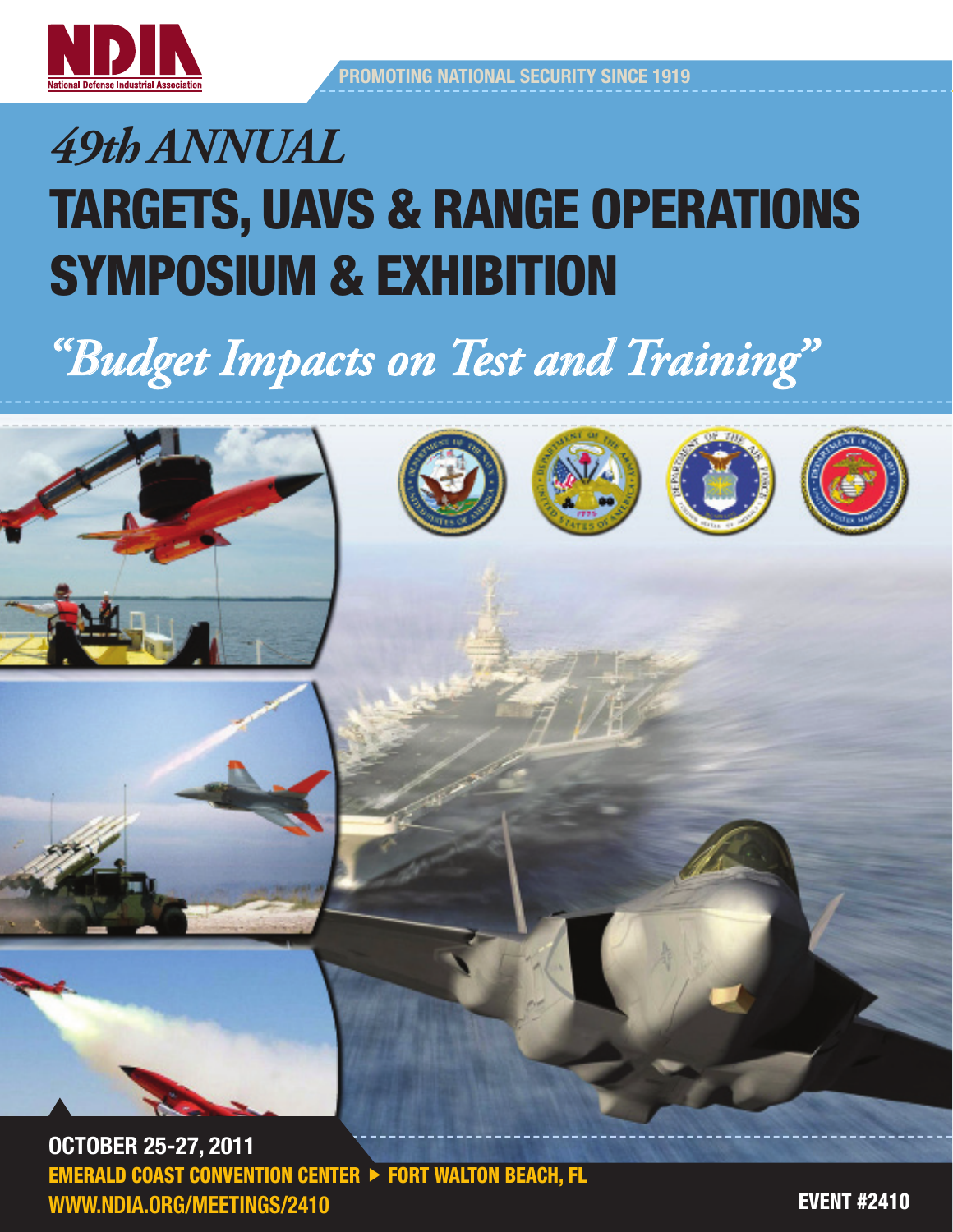#### **LODGING**

**Four Points by Sheraton 1325 Miracle Strip Parkway Fort Walton Beach, FL 32548 (800) 874-8104**

#### golf tournament

**Eglin AFB Eagle Golf Course 1527 Fairway Drive Niceville, FL 32578-6901 (850) 678-8726** 

**Please join us on Tuesday, October 25, 2011 for a fun-filled golf outing to raise funds for the Hubert D. Harris Scholarship Program. Tee times will begin at 12:00 PM at the Eglin AFB Eagle Golf Course. This is a great course, ranked #3 among all military golf courses. All skill levels are welcome and encouraged to participate in this funfilled day!**

**A fee of \$75 (includes green fees, cart, and lunch) is required to participate in the tournament. To rent clubs, please contact the golf course directly at: (850) 678-8726.**

# symposium theme

The 49th Annual Symposium will bring together recognized experts from government, military, and industry to showcase the latest developments in Targets, UAVs and Range Operations. As threats and weapons systems evolve and robotics become ever more prominent in warfare, training and testing for these advanced scenarios becomes increasingly critical. Questions of threat replication and fidelity versus the realities of cost and funds availability make the planner's role in product selection difficult.

Join us to address these realities through presentations on cutting edge developments: standardizing interfaces of joint control systems, the role of micro robotic air vehicles, testing of new target technologies on U.S. and allied ranges, and the challenges of making these systems affordable for the end user.

# willis howard award

The Willis Howard Award is presented annually at the symposium to the person, either corporate or military, who in the view of the NDIA Targets Division Executive Board, has demonstrated both sustained superior service within the communities now represented by the NDIA Targets Division, as well as active service to the Division.

Named after Mr. Willis Howard, one of the founding owners of Cartwright Electronics (now a division of Meggitt Defense Systems, Inc.), it is the highest award presented within the Targets community. Willis was also one of the founding corporate members of the NDIA Targets Division, which was originally the Aerial Targets Division of the American Ordnance Association. He was an extremely active member of the Division who presented papers, chaired Sessions, and was Chairman of the Annual Symposium on two occasions.

Willis was killed in an auto accident while working with the USAF Weapons Evaluation Group at Tyndall Air Force Base. He was so well respected throughout the Targets community that the Division implemented an award in his honor.

# hubert D. harris scholarship program & memorial golf tournament

The Hubert D. Harris Scholarship Program was established in 1991 to memorialize Mr. Hugh Harris for his many contributions to the Targets community in both government and industry. The NDIA Targets Division has been joined by NDIA's Gulf Coast Chapter as a co-sponsor of the Scholarship Program.

Hugh was a longtime member and leader in various professional organizations including IEEE, AOC, and ADPA (forerunner of NDIA). He served two years as the National Chairman for the Aerial Targets and RPV Section, working closely with all three military services. Subsequent to his death on June 9, 1991, Hugh was the posthumous winner of the Division's Willis Howard Award for outstanding service.

The Scholarship is presented annually to a deserving high school senior who will be entering an accredited four-year university in pursuit of a math, engineering, or hard science degree. Profits from the Hubert D. Harris Memorial Golf Tournament supplement the \$50,000 base scholarship fund.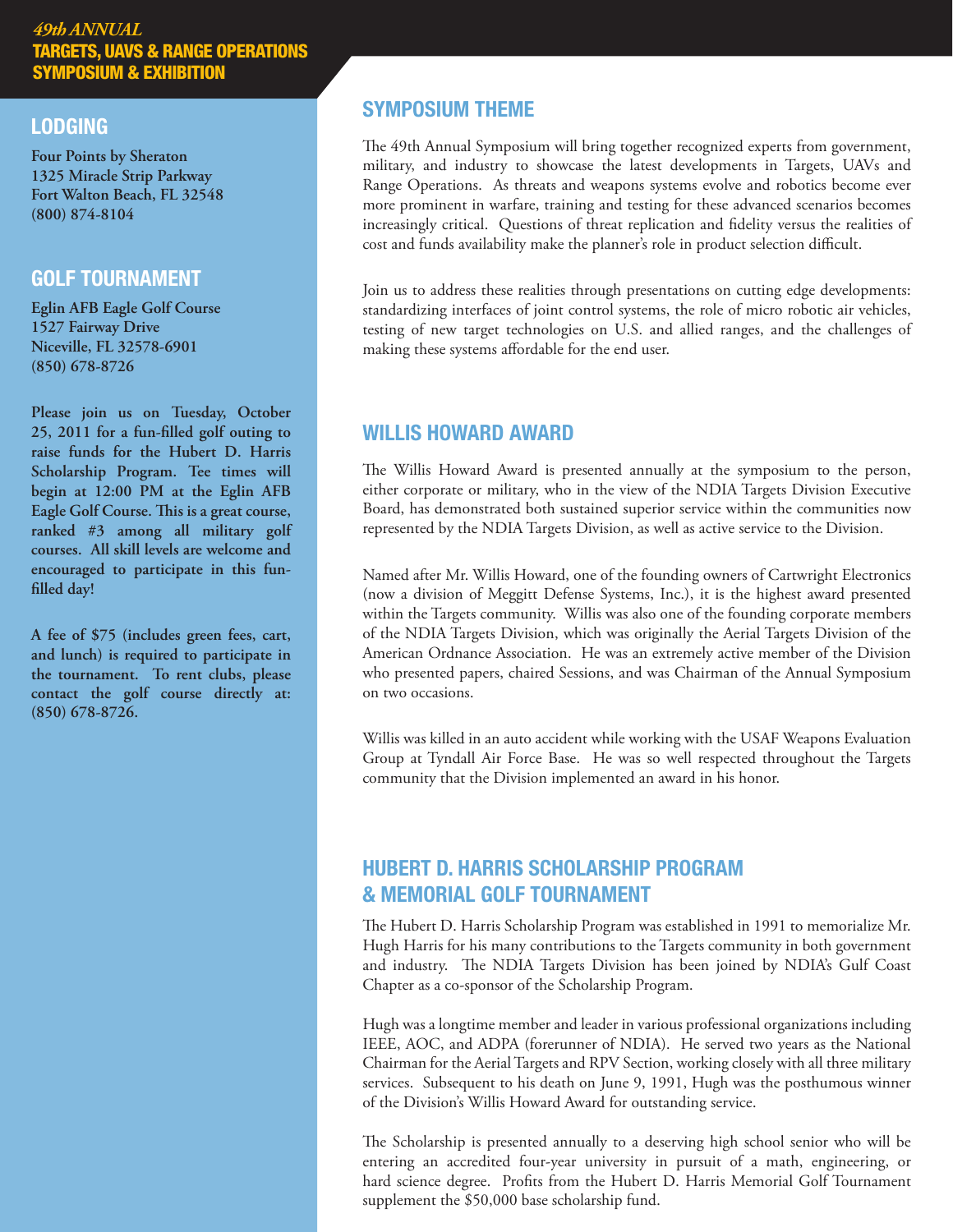# tuesday, october 25, 2011

| 11:00 AM - 6:30 PM                   | <b>Registration Open</b><br>Emerald Ballroom Foyer                                               |
|--------------------------------------|--------------------------------------------------------------------------------------------------|
| $12:00 \text{ PM} - 5:00 \text{ PM}$ | Hubert D. Harris Memorial Golf Tournament<br>Eglin AFB Eagle Golf Course - Registration Required |

**5:30 PM - 6:30 PM Welcome Reception (Hosted Beer and Wine)**  *Emerald Ballroom I&II - Exhibit Hall*

# wednesday, october 26, 2011

**7:00 AM - 5:15 PM Registration Open** *Emerald Ballroom Foyer*

**7:00 AM - 8:00 AM Continental Breakfast** *Emerald Ballroom I&II - Exhibit Hall*

**8:00 AM - 8:10 AM Welcome Remarks and Keynote Speaker Introduction by Symposium Co-Chairmen** *Emerald Ballroom III&IV* Mr. Al Brown, Director, Targets Management Office, Redstone Arsenal; Symposium Co-Chairman, NDIA Targets Division Mr. Craig Tangedal, Vice President, 5-D Systems, Inc.;

Symposium Co-Chairman, NDIA Targets Division

#### **8:10 AM - 8:50 AM Keynote Address** *Emerald Ballroom III&IV* Maj Gen David J. Eichhorn, USAF, Commander, Air Force Operational Test and Evaluation Center, Kirtland AFB

#### *SESSION I: RANGES AND RANGE OPERATIONS*

| 8:50 AM - 9:00 AM     | <b>Introduction by Session Chair</b><br>Emerald Ballroom III&IV<br>• Mr. Troy Bisbee, Director of Advanced Programs,<br>Composite Engineering, Inc. |
|-----------------------|-----------------------------------------------------------------------------------------------------------------------------------------------------|
| $9:00$ AM - $9:20$ AM | The Electronic Combat Range: The West Coast NAVAIR                                                                                                  |
|                       | <b>Electronic Warfare Range Complex</b>                                                                                                             |
|                       | Emerald Ballroom III&IV                                                                                                                             |
|                       | • Mr. Joseph Albert, Section Head, Electronic Combat                                                                                                |
|                       | Range Test Management, NAVAIR, China Lake                                                                                                           |
| $9:20 AM - 9:40 AM$   | <b>P5CTS: The Vector for Air Combat Training</b>                                                                                                    |
|                       | Emerald Ballroom III&IV                                                                                                                             |
|                       | • Mr. Randall King, Aerospace Engineer, AAC/EBYI,                                                                                                   |
|                       | Eglin AFB                                                                                                                                           |

#### **OCTOBER 25** WWW.NDIA.ORG/MEETINGS/2410

#### keynote address

**Major General David J. Eichhorn, USAF**



#### **LOCATION**

**Emerald Coast Convention Center 1250 Miracle Strip Parkway, SE Fort Walton Beach, FL 32548 (850) 609-3800**

## **REGISTRATION**

**Emerald Ballroom Foyer**

#### general session

**Emerald Ballroom III&IV**

#### Exhibit hall

**Emerald Ballroom I&II**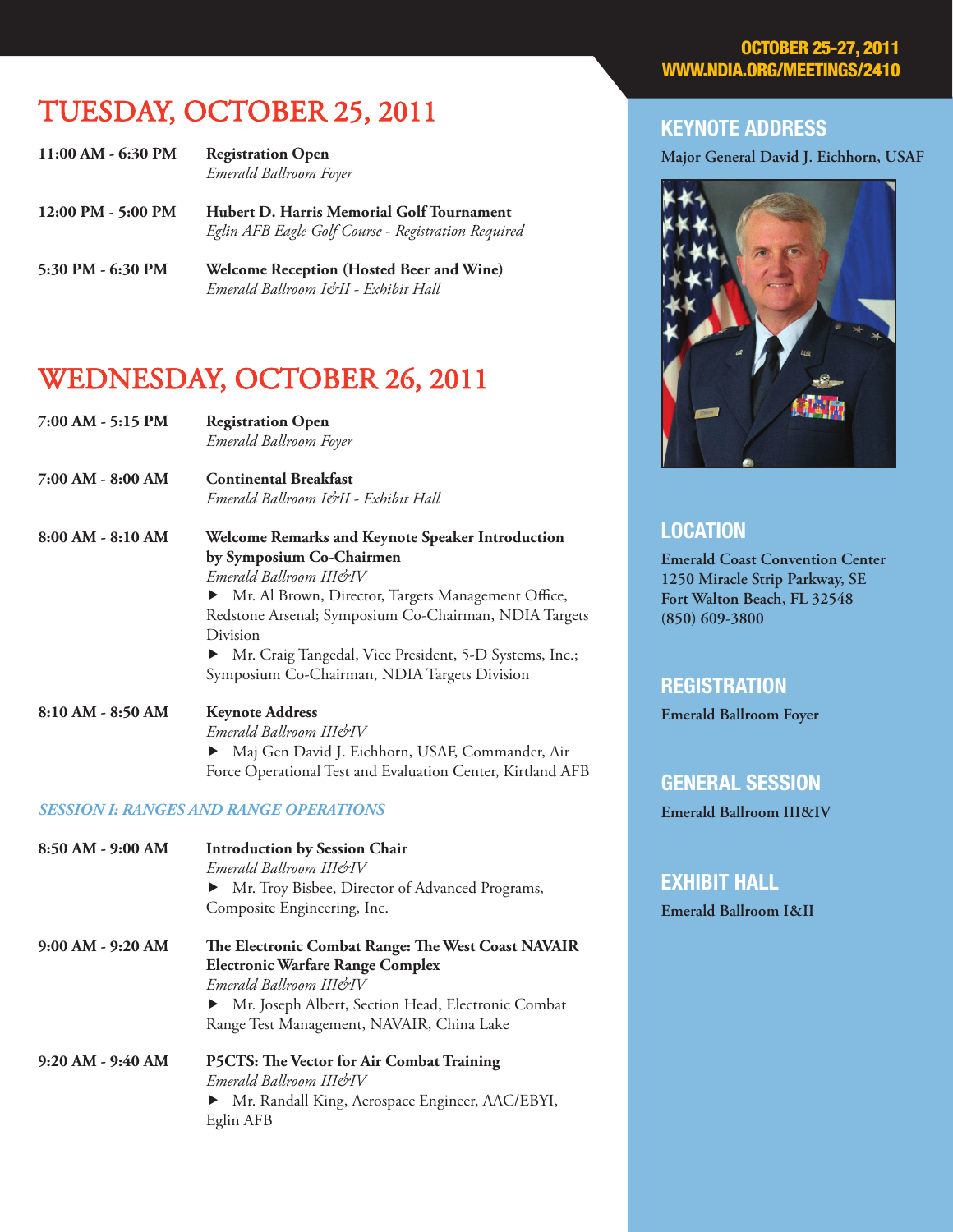#### **ATTIRE** attire

**Appropriate dress for the symposium is business casual for civilians and Class B uniform or uniform of the day for military personnel.** 

## id badges

**During symposium registration and check-in, each Attendee will be issued an identification badge. Please be prepared to present a valid picture ID. Badges must be worn at all symposium functions.** 

#### **DONATION**

**In lieu of Speaker gifts, a donation will be made to the Hubert D. Harris Scholarship Program.**

| 9:40 AM - 10:00 AM  | <b>Outlaw ER</b><br>Emerald Ballroom III&IV<br>Mr. Greg Chando, Aeronautical Engineer, Griffon<br>Aerospace                                                                                                                                                                         |
|---------------------|-------------------------------------------------------------------------------------------------------------------------------------------------------------------------------------------------------------------------------------------------------------------------------------|
| 10:00 AM - 10:45 AM | <b>Networking Break</b><br>Emerald Ballroom I&II - Exhibit Hall                                                                                                                                                                                                                     |
| 10:45 AM - 11:05 AM | <b>ATEC Re-organization and Support to the Test Ranges</b><br>Emerald Ballroom IIIe'rIV<br>Mr. Allen Tyler, Threat Combat Developer and Senior<br>▶<br>Threat Coordinator, Test & Evaluation Directorate, U.S.<br>Army Test & Evaluation Command (ATEC), Aberdeen<br>Proving Ground |
| 11:05 AM - 11:25 AM | Joint Standard Target Control System Interface (JSTCSI)<br>Emerald Ballroom III&IV<br>• Mr. Dae Hong, Head, Target Systems Division, NAVAIR<br>Weapons Division, Pt. Mugu                                                                                                           |
| 11:25 AM - 11:45 AM | <b>Range Encroachment Defense</b><br>Emerald Ballroom III&IV<br>Mr. Steve Shegrud, Senior Manager, Range Resources,<br>▶<br>Analysis & Tools, Whitney, Bradley & Brown, Inc.                                                                                                        |
| 11:45 AM - 12:00 PM | <b>Willis Howard Award Presentation</b><br>Emerald Ballroom III&IV<br>Mr. David Miller, Business Development, Meggitt<br>▶<br>Defense Systems, Inc.; Chairman, NDIA Targets Division                                                                                                |
| 12:00 PM - 1:30 PM  | <b>Networking Lunch</b><br>Emerald Ballroom I&II - Exhibit Hall                                                                                                                                                                                                                     |

#### *SESSION II: NEW TECHNOLOGY*

| 1:30 PM - 1:40 PM     | <b>Introduction by Session Chair</b><br>Emerald Ballroom IJI&IV<br>• Mr. Steve Williams, Business Area Manager, Signal<br>Instrumentation, RT Logic, Inc.       |
|-----------------------|-----------------------------------------------------------------------------------------------------------------------------------------------------------------|
| $1:40$ PM - 2:00 PM   | <b>Some Enabling Technologies</b><br>Emerald Ballroom III&IV<br>• Mr. Brad Westphal, Director of Business Development,<br>Honeywell Aerospace - Defense & Space |
| $2:00$ PM $- 2:20$ PM | Supersonic Aerial Target (SSAT) 167X<br>Emerald Ballroom IIIerIV<br>• Mr. Bret Torgerson, SSAT Program Manager,<br>Composite Engineering, Inc.                  |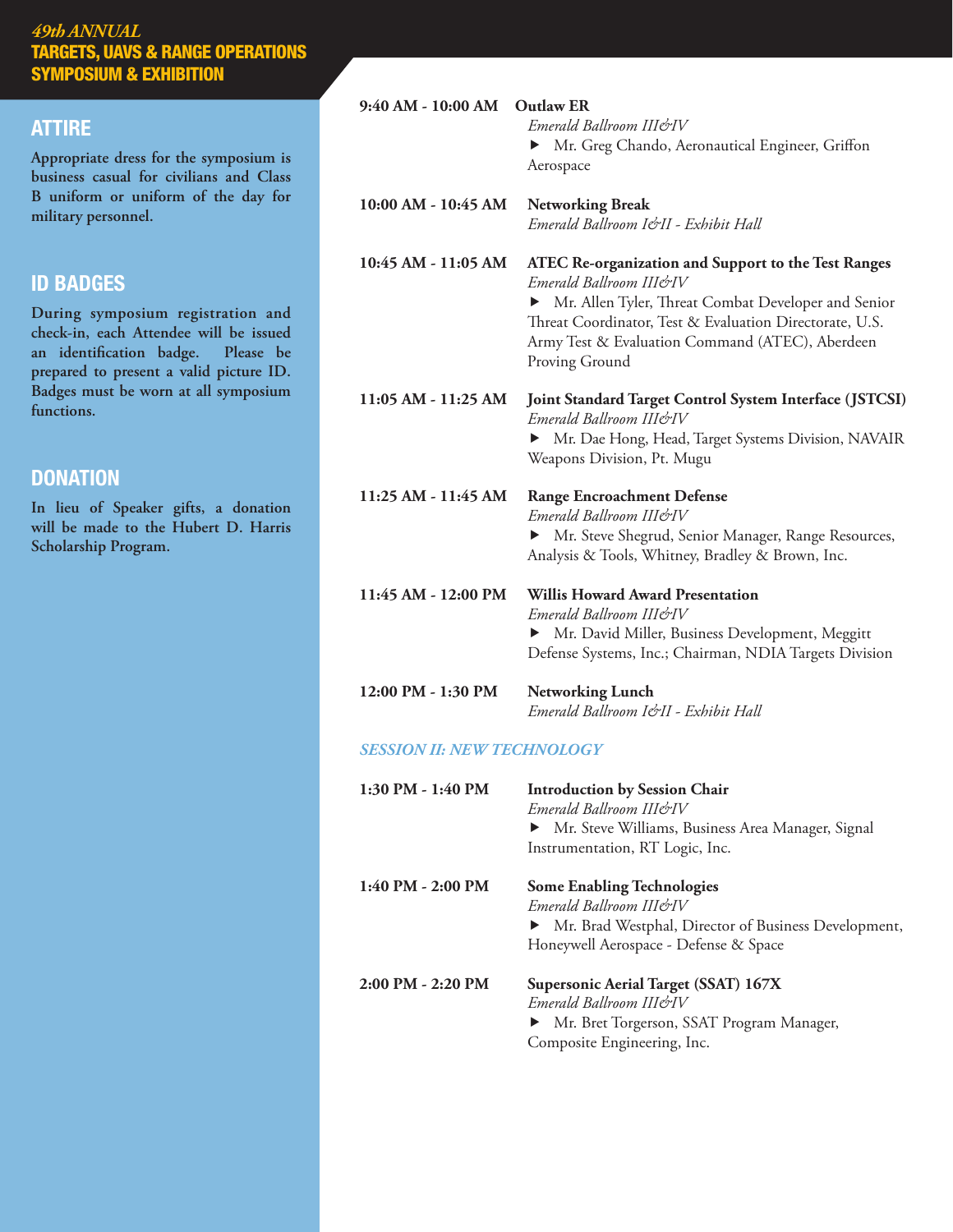| <b>OCTOBER 25-27, 2011</b> |  |
|----------------------------|--|
| WWW.NDIA.ORG/MEETINGS/2410 |  |

| 2:20 PM - 2:40 PM | <b>Introduction to the Army Common Control System</b><br>(ACCS)<br>Emerald Ballroom III&IV<br>Mr. Barry Hatchett, Lead Project Director, PEO STRI<br>Targets Management Office, Redstone Arsenal                                                                           |
|-------------------|----------------------------------------------------------------------------------------------------------------------------------------------------------------------------------------------------------------------------------------------------------------------------|
| 2:40 PM - 3:25 PM | <b>Networking Break</b><br>Emerald Ballroom I&II - Exhibit Hall                                                                                                                                                                                                            |
| 3:25 PM - 3:45 PM | K-MAX: Robotic Helicopter Operations<br>Emerald Ballroom III&IV<br>Mr. Edward "Bud" Sauvageau, Senior Analyst,<br>Lockheed Martin Corporation, Mission Systems and Sensors<br>(MS2)                                                                                        |
| 3:45 PM - 4:05 PM | <b>Tri-Service Directed Energy Update</b><br>Emerald Ballroom III&IV<br>• Mr. Doug Weatherford, Senior Advisor, PEO<br>Simulations, Training and Instrumentation, PM<br>Instrumentation, Targets and Threat Simulators,<br>Instrumentation Management Office (PM ITTS-IMO) |
| 4:05 PM - 4:15 PM | Hubert D. Harris Scholarship Program Update<br>Emerald Ballroom III&IV<br>Mr. Cort Proctor, Consultant, Micro Systems, Inc.;<br>Chairman, Scholarship Program, NDIA Targets Division                                                                                       |
| 4:15 PM - 5:15 PM | <b>Networking Reception (Hosted Beer and Wine)</b><br>Emerald Ballroom I&II - Exhibit Hall                                                                                                                                                                                 |

# THURSDAY, OCTOBER 27, 2011

| 7:00 AM - 3:20 PM   | <b>Registration Open</b><br>Emerald Ballroom Foyer                   |
|---------------------|----------------------------------------------------------------------|
| 7:00 AM - 8:00 AM   | <b>Continental Breakfast</b><br>Emerald Ballroom I&II - Exhibit Hall |
| $8:00 AM - 8:10 AM$ | Welcome Remarks and Keynote Speaker Introduction                     |
|                     | by Symposium Co-Chairmen                                             |
|                     | Emerald Ballroom III&IV                                              |
|                     | Mr. Al Brown, Director, Targets Management Office,<br>▶              |
|                     | Redstone Arsenal; Symposium Co-Chairman, NDIA Targets                |
|                     | Division                                                             |
|                     | Mr. Craig Tangedal, Vice President, 5-D Systems, Inc.;               |
|                     | Symposium Co-Chairman, NDIA Targets Division                         |
| 8:10 AM - 8:50 AM   | <b>Keynote Address</b>                                               |
|                     | Emerald Ballroom III&IV                                              |
|                     | Mr. Dyke Weatherington, Deputy Director, Unmanned                    |
|                     | Warfare, Portfolio Systems Acquisition, Office of the Under          |
|                     | Secretary of Defense (OUSD) for Acquisition, Technology and          |
|                     | Logistics (AT&L) and the Office of the Assistant Secretary of        |

Defense for Acquisition

# keynote address

**Mr. Dyke Weatherington**

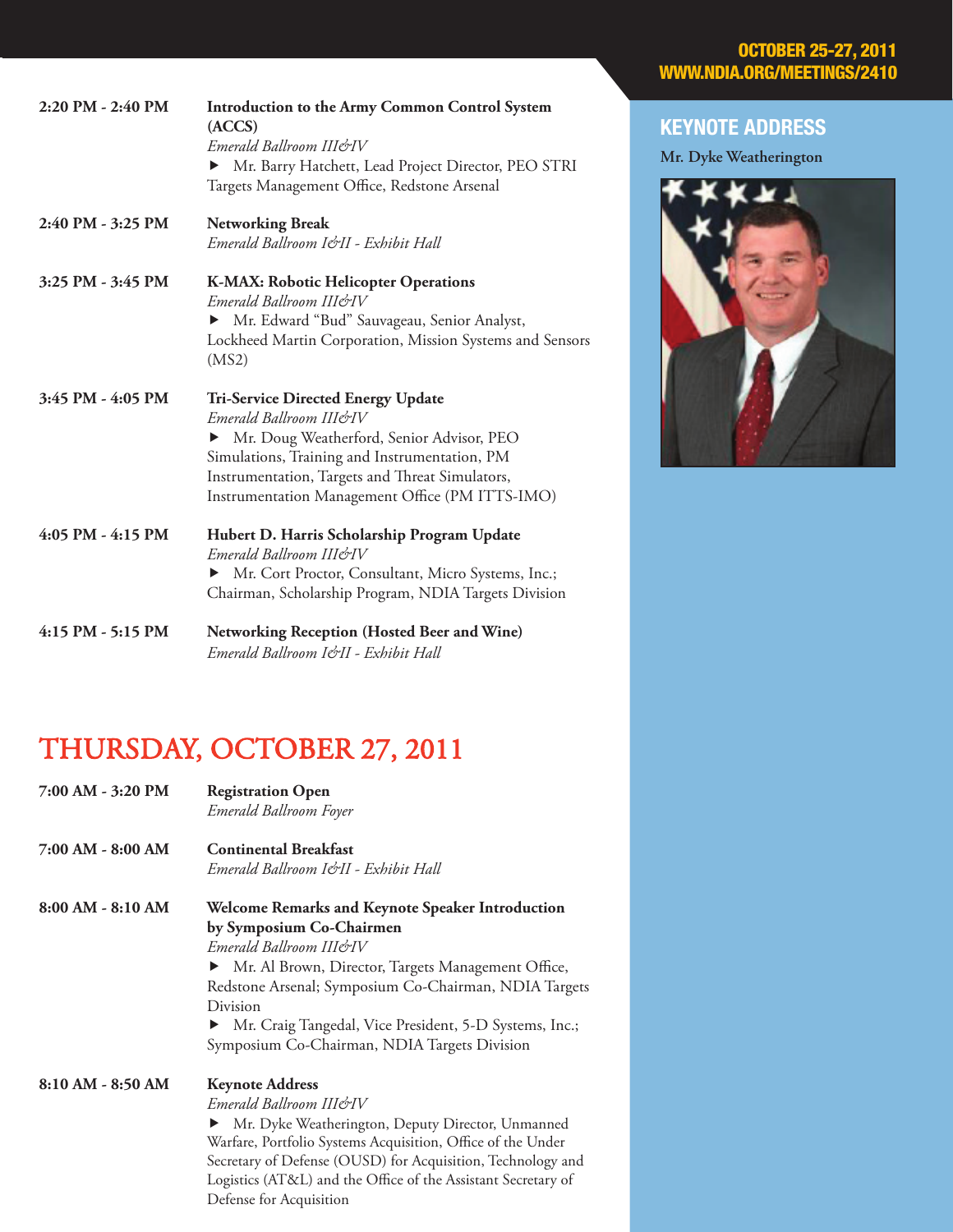# NDIA EVENTS

**Thank you for your interest in the Targets Symposium & Exhibition! We hope to see you at a future NDIA event. Please visit the NDIA website for a complete listing of the events we offer.**

**NDIA website: http://www.ndia.org**

**Select: Meetings & Events Schedule of Events**

# ADVERTISING

**Advertise in** *National Defense* **magazine and increase your organization's exposure.** *National Defense* **will be distributed to Attendees of this event, as well as other NDIA events. For more information, please contact Mr. Dino Pignotti, NDIA, at (703) 247-2541 or dpignotti@ndia.org.** 

#### *SESSION III: CURRENT DEVELOPMENTS*

| 8:50 AM - 9:00 AM   | <b>Introduction by Session Chair</b><br>Emerald Ballroom III&IV<br>Mr. Josh Messner, T&E Resource Analyst, Office of the<br>▶<br>Secretary of Defense (OSD), DOT&E                                                                    |
|---------------------|---------------------------------------------------------------------------------------------------------------------------------------------------------------------------------------------------------------------------------------|
| 9:00 AM - 9:20 AM   | <b>QF-16 Developments</b><br>Emerald Ballroom III&IV<br>> Dr. Kevin Wise, Senior Technical Fellow, The Boeing<br>Company                                                                                                              |
| 9:20 AM - 9:40 AM   | <b>Common Range Integrated Instrumentation System</b><br>(CRIIS) Update<br>Emerald Ballroom III&IV<br>Mr. Christopher Hughes, Program Manager, CRIIS<br>▶<br>Program Office, AAC/EBYC, Eglin AFB                                      |
| 9:40 AM - 10:00 AM  | Land and Surface Target Scorer: Results From 2011<br><b>Proof of Concept Firing Trials</b><br>Emerald Ballroom III&IV<br>• Mr. Gary Kemp, Program Director, Missile Scoring,<br>Cambridge Consultants                                 |
| 10:00 AM - 10:45 AM | <b>Networking Break</b><br>Emerald Ballroom I&II - Exhibit Hall                                                                                                                                                                       |
|                     |                                                                                                                                                                                                                                       |
| 10:45 AM - 11:15 AM | <b>Target Support to Test Events in a Resource Constrained</b><br><b>Environment: The Navy's Way Forward</b><br>Emerald Ballroom III&IV<br>CAPT W.J. Jensen, USN, Navy Ranges and Targets<br>Branch Head, OPNAV N433                  |
| 11:15 AM - 11:45 AM | <b>Aerial Weapon Scoring System (AWSS) Future</b><br><b>Integration: Radar Rocket Scoring and Data Capture</b><br>Emerald Ballroom III&IV<br>Mr. Derek Foster, Program Director, Electronic Systems,<br>Meggitt Defense Systems, Inc. |
| 11:45 AM - 12:05 PM | Spectrum Processes: What Does it Take to Radiate?<br>Emerald Ballroom III&IV<br>• Mr. Joe Giangrosso, RF Spectrum Engineer, 96 CS/<br>SCXF, Eglin AFB                                                                                 |
| 12:05 PM - 12:25 PM | F-16 & F-4: From Boneyard to Drone<br>Emerald Ballroom III&IV<br>Mr. Jeff Peterson, Director, Business Development,<br>▶<br>309 AMARG, Davis-Monthan AFB                                                                              |